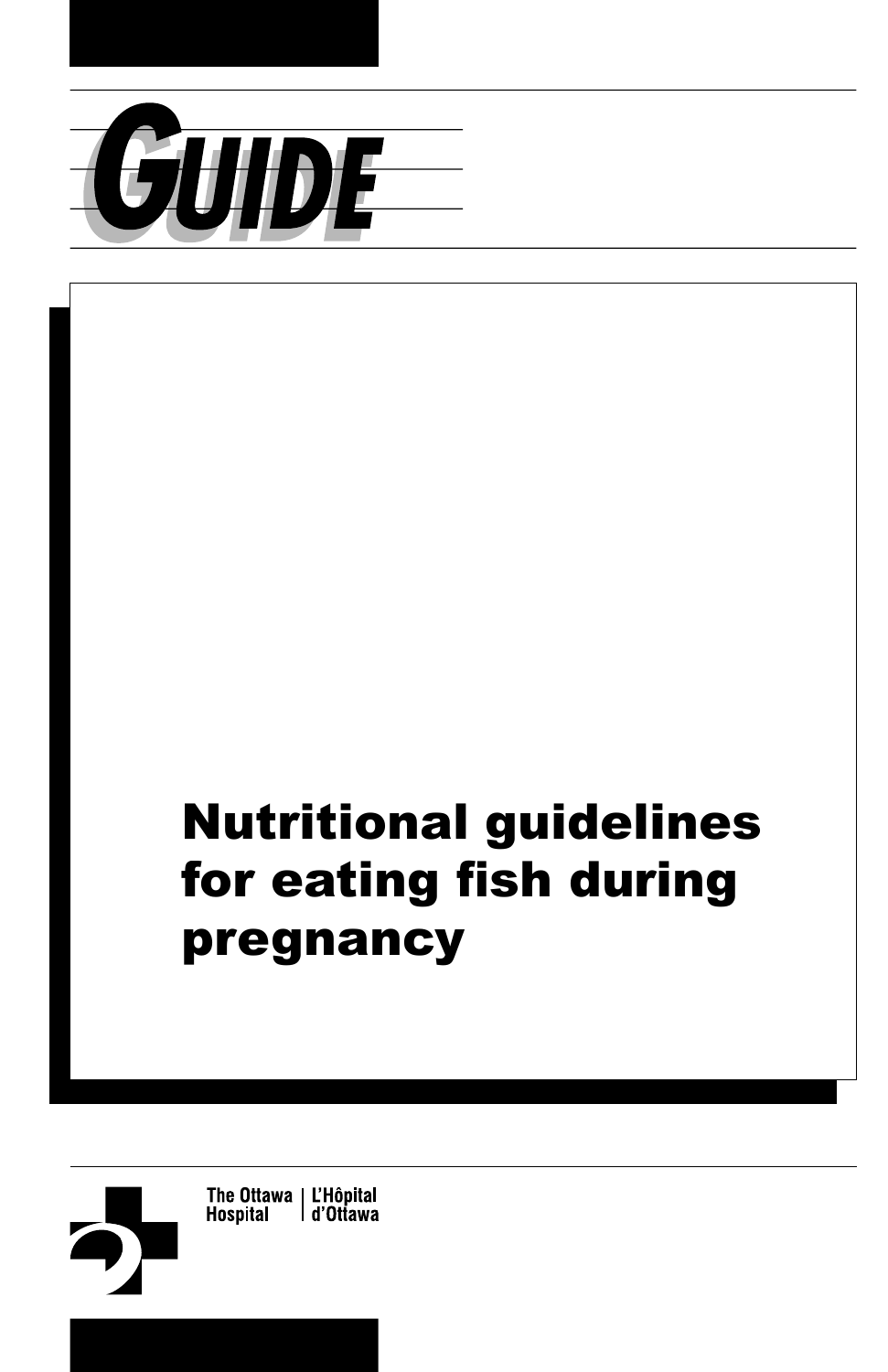#### *Disclaimer*

*This is general information developed by The Ottawa Hospital. It is not intended to replace the advice of a qualified healthcare provider. Please consult your healthcare provider who will be able to determine the appropriateness of the information for your specific situation.* 

**P458 (REV 06/2009)** 

Printed at The Ottawa Hospital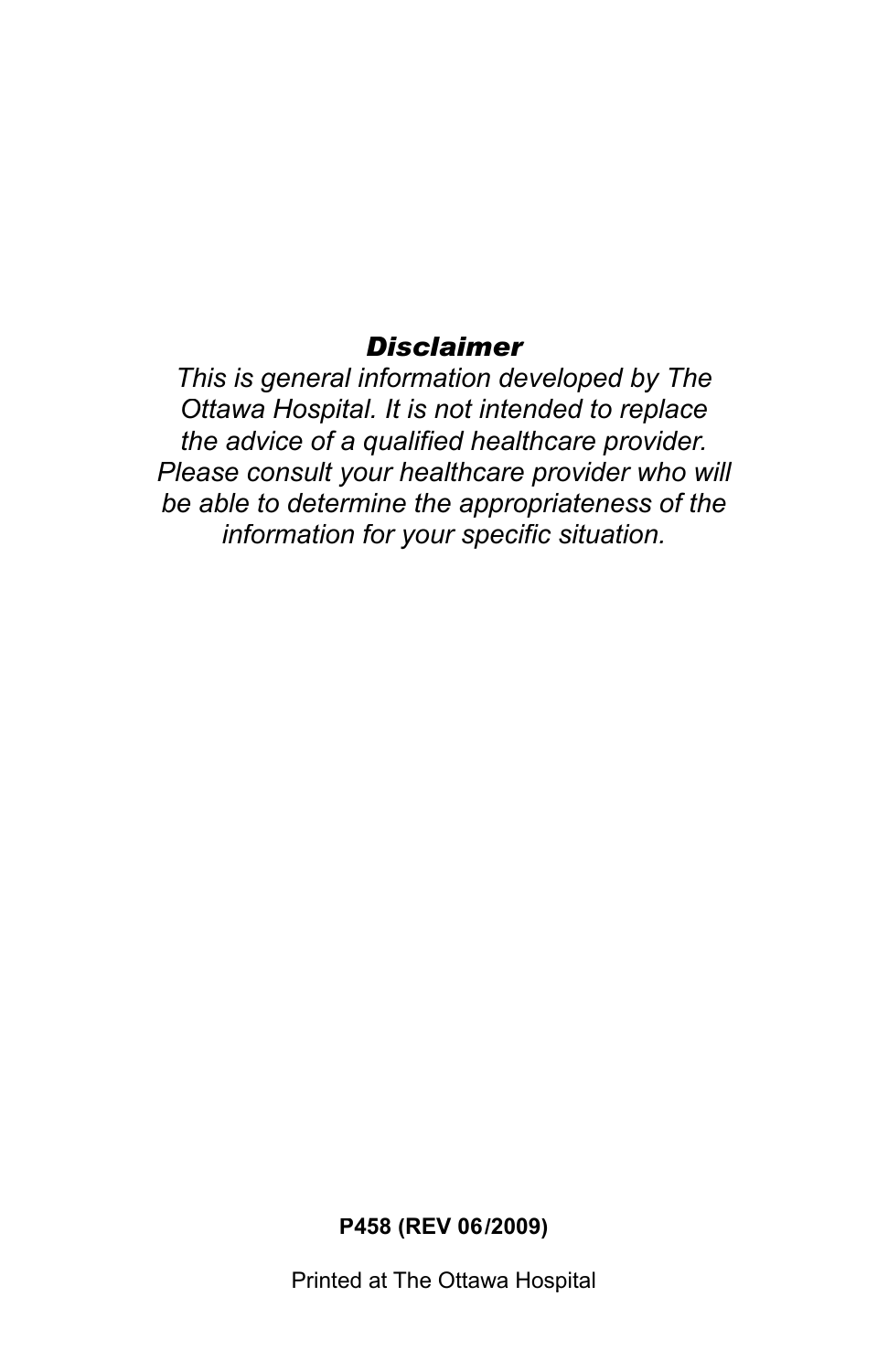### Fish contributes to a healthy pregnancy.

Health Canada recommends that **pregnant women** continue to eat at least 150 grams of cooked fish each week as suggested in *Eating Well with Canada's Food Guide*.

Experts agree on the benefits:

- A longer gestation
- Improved fetal growth
- Improved visual acuity (eyes)
- Improved cognition (brain)
- Possibly reducing or preventing post partum depression (on-going research)

Fish is an excellent source of:

- High quality protein
- **Omega-3 fatty acids** compared to other choices in the meat group.

Fish also contains other important nutrients:

- 
- magnesium potassium copper
- -
- selenium B vitamins Vitamin D
- 
- iron *zinc indine* 
	-
	-
- To limit the risks of exposure to contaminants:
	- Cook all game fish
	- Discard all the fat, intestines and skin
	- Do NOT use cooking juices
	- Follow advice for quantity and frequency
	- Obtain local advisories if necessary

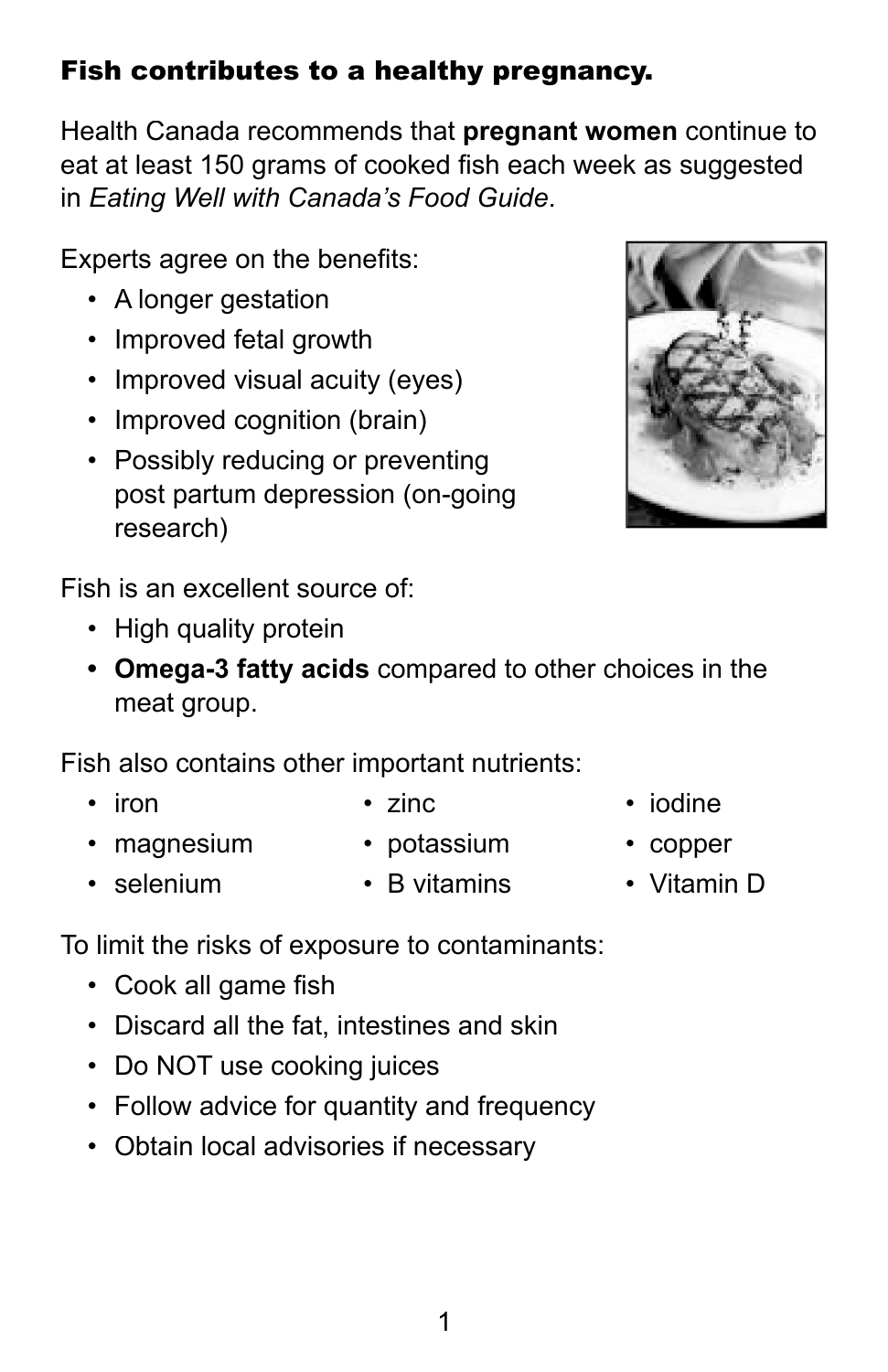### *Advice for safe fish consumption*

- 1. Tuna
	- Light -not restricted
	- White- up to 300 grams a week
	- Fresh or frozen up to 150 grams a month
- 2. Eat at least 150 grams per week of:
	- anchovy
	- capelin
	- char
	- flounder
	- haddock
	- hake
	- herring
	- mackerel (Atlantic)
	- mullet
	- Pollock (Atlantic) (Boston Bluefish)
	- salmon
	- sardines
	- sole
	- smelt
	- tuna light or white
	- trout (rainbow)
	- white fish (lake)
- 3. Eat no more than 150 grams per month of:
	- bass
	- catfish
	- eel
	- escolar
	- herring (lake)
	- mackerel (king)
	- marlin

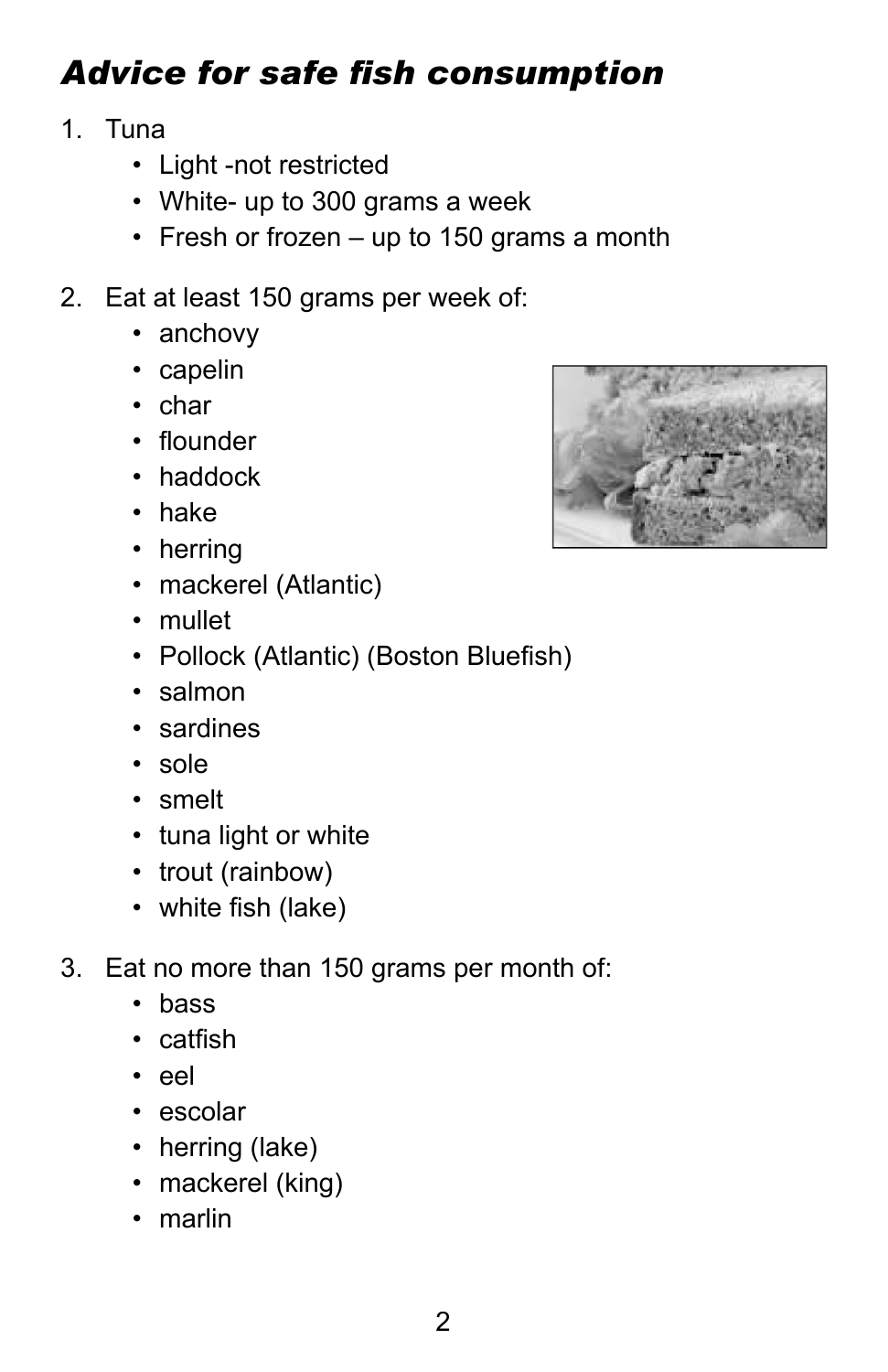- orange roughy
- pan fish
- perch (yellow)
- pike
- shark
- snapper (white or golden)
- sturgeon
- sucker
- swordfish
- trout (grey- lake)
- tuna fresh or frozen
- walleye

## *Advice if you don't eat fish*

- Fish oil supplements are not equivalent to eating fish
- A food-based approach is better
- Foods like eggs and poultry can contain similar nutrients
- A few vegetables (avocado), oils (canola, flax), nuts (walnuts) and seeds (pumpkin, flax) can also add good fats to your diet
- Women who wish to take a fish oil supplement need to look for a Natural Product Number (NPN) on the product label. This shows that the fish oil supplement is governmentapproved for safety, efficacy, and quality.
- Avoid taking cod liver oil, particularly if already taking a multivitamin supplement (you would take too much vitamin A)

 *For more information on the role of essential fatty acids (omega-3) in pregnancy, ask for the booklet!*